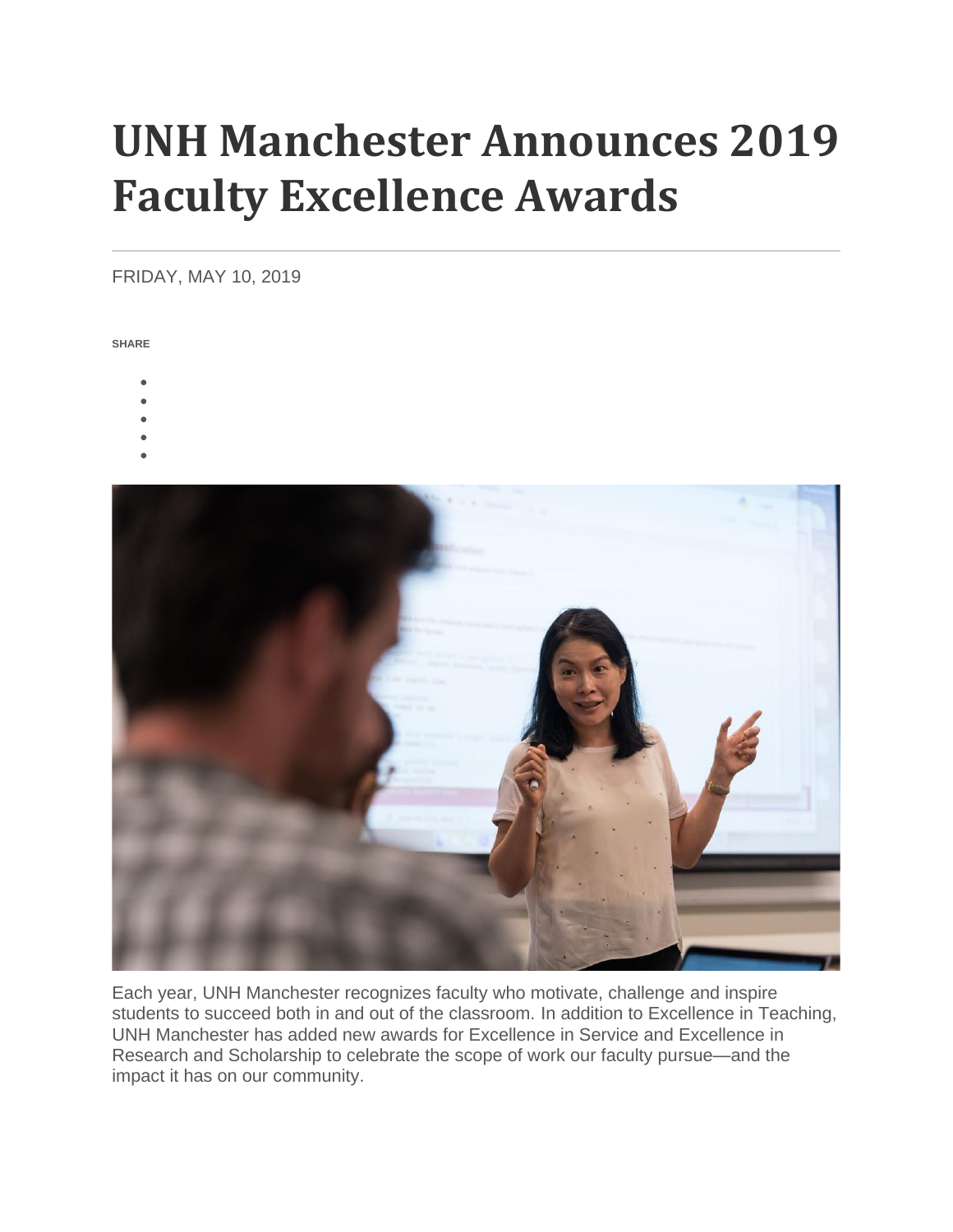# **Excellence in Teaching**

**DR. KAREN JIN, ASSISTANT PROFESSOR OF COMPUTER SCIENCE** 

Dr. Karen Jin's passion for [computer science](https://manchester.unh.edu/program/ba/computer-science) has been a beacon of inspiration for students since she joined the UNH Manchester faculty in 2016. Students echo that her patience and energy empowers them while tackling complex subjects like machine learning, web design and programming languages. Her hands-on teaching philosophy allows students to put concepts into action, better preparing them with practical skills for the workforce.

Jin is also the founder and director of UNH's EPIC (Elementary Program Introducing Computing) program, which partners with local schools to introduce computational concepts to young students. In addition to teaching, Jin is an active researcher in curriculum design and classroom organization for teaching computing courses, as well as in promoting elementary computational literacy and improving computing education across the entire educational pipeline.

Jin earned her Ph.D. and M.S. in Computer Science from the University of Windsor and a Bachelor of Engineering in Telecommunications and Electrical Engineering from Shanghai University.

# **Adjunct Excellence in Teaching**

## AL LARSON, ADJUNCT PROFESSOR OF EARTH SCIENCE

In his nearly two decades at UNH Manchester, Al Larson's knowledge and enthusiasm have made him a standout teacher and an integral part of the faculty. Larson brings more than 30 years of experience as New Hampshire-licensed professional geologist, sparking an interest in earth science in students from all majors. By sharing his experiences working in the geologic sciences, he seeks to broaden his students' understanding of geology and how it affects their lives, the environment and our planet.

Prior to teaching, Larson worked as a consultant in the environmental services industry in the western and northeastern regions of the United States. He worked on a broad range of environmental projects during his professional career, ranging from the permitting of a platinum/palladium mine in Montana to the investigation of a SUPERFUND site in New Hampshire.

Larson earned his M.S. in Earth Sciences from UNH, a B.S. in Geology from Cortland State College and an A.S. in Biology from Orange County Community College.

# **Excellence in Service**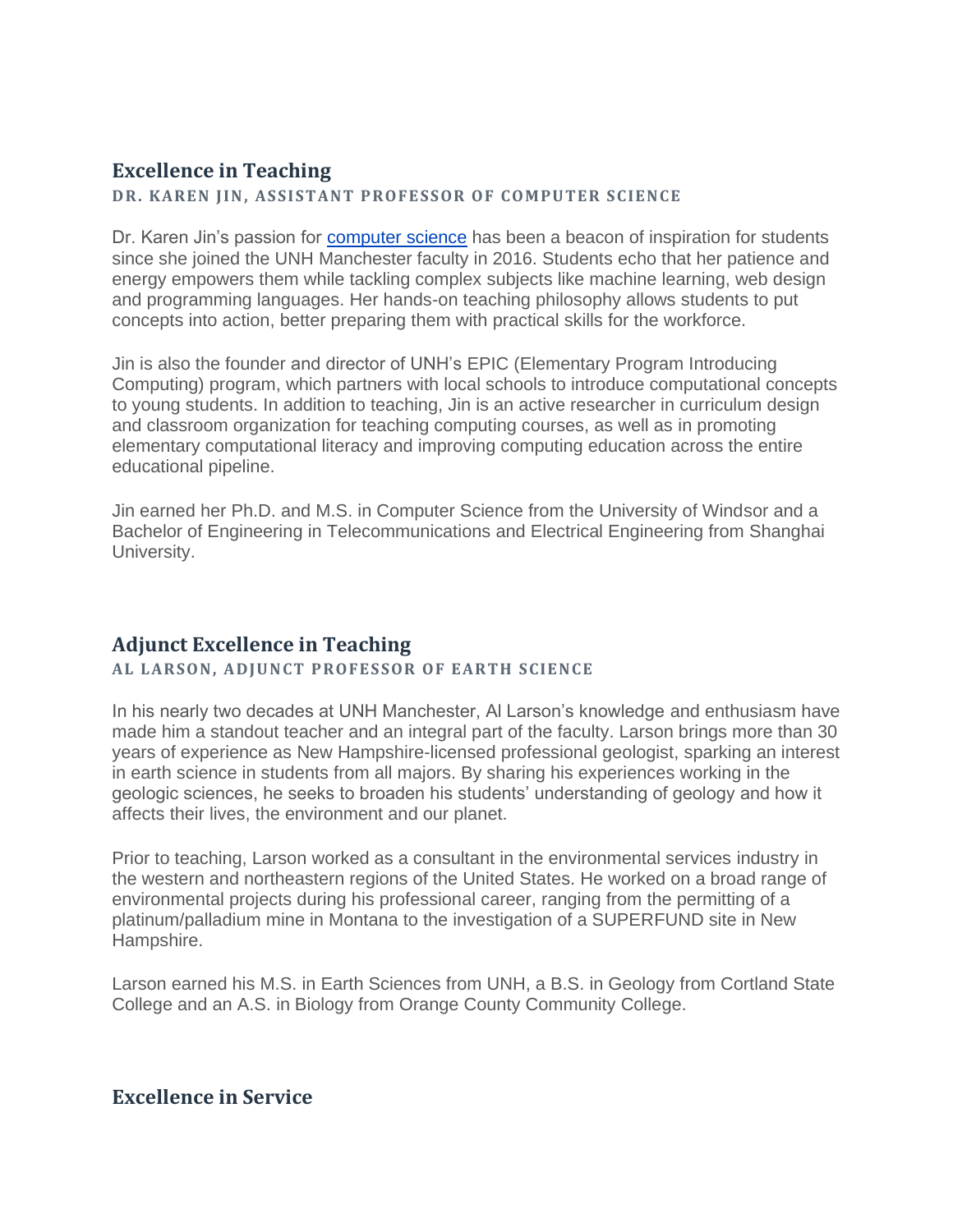#### **DR. BARBARA JAGO, ASSOCIATE PROFESSOR OF COMMUNICATION ARTS**

The Excellence in Service award recognizes a residential faculty member who has shown exceptional, consistent achievements in the areas of service to the college, the university, the local/regional community, and/or the candidate's profession.

Creating an inclusive learning environment has always been central to Dr. Barbara Jago's teaching philosophy. Since joining the [communication arts](https://manchester.unh.edu/program/ba/communication-arts-major) faculty in 1998, Jago's impact on our campus and community have been continuously highlighted by her passion, outreach and thoughtful discussion surrounding inclusivity.

Jago received the 2016 UNH Women's Commission Faculty Award for her efforts in making the University a safe, welcoming environment for women. UNH also presented Jago with the 2013 Kidder Award for her commitment to educating students and colleagues about gender identity and sexual orientation—and for creating a safe and respectful forum for discussion.

Jago earned a Ph.D. in Communication and M.A. in Secondary Social Science Education from the University of South Florida, an M.A. in Cinema Studies from New York University, and a B.A. from Smith College.

## **Excellence in Research and Scholarship**

This award recognizes a residential faculty member who has demonstrated success in research and scholarship, including activities that result in the discovery of important new facts or the generation of new ideas, works of art or creative solutions to problems of interest in a particular field.

#### **DR. KYLE MACLEA, ASSISTANT PROFESSOR OF BIOLOGY**

Since joining the UNH Manchester faculty in 2014, Dr. Kyle MacLea has maintained a vigorous program of original research that has resulted in 13 journal publications and 23 presentations at regional and national conferences. MacLea has made it his mission to give students research experience in areas that interest them, and many of these papers are coauthored by the active group of undergraduate researchers working in his laboratory.

A member of the Council on Undergraduate Research and the Genome Consortium for Active Teaching, MacLea focuses on allowing students to pursue experiments that reflect their individual career goals and scientific curiosity, inside and outside the classroom. Beyond UNH Manchester, he has also engaged community colleges and area high schools in opportunities for genomic research.

MacLea, assistant professor of [biological sciences](https://manchester.unh.edu/program/ba/biological-sciences-major) and [biotechnology,](https://manchester.unh.edu/program/bs/biotechnology-major) is also an active researcher of prions and amyloids in yeast and human disease, microbial genetics and the biology of molting and limb regeneration in decapod crustaceans such as crabs, lobsters